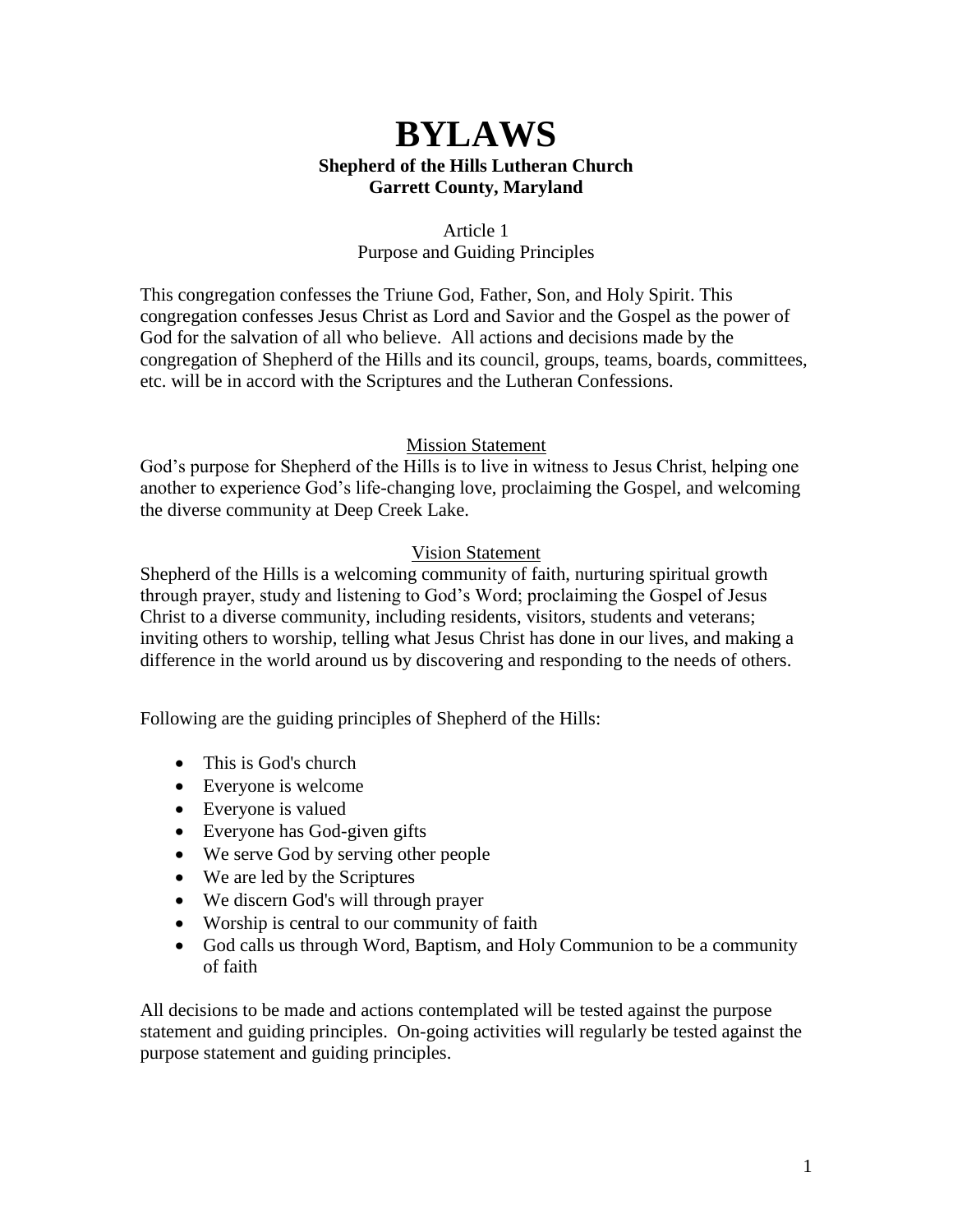- We believe that every member is a minister who has been given gifts by God to be discovered, developed and deployed.
- We know that every believer is created, gifted, and authorized for ministry.
- We are a church where the priesthood of believers finds its expression in creative and powerful ways.
- We encourage people to minister in ways consistent with the gifts God has given them.
- We are an equipping church where:
	- a. Pastors and leaders enable church members to share in ministry and leadership
	- b. People's gifts, talents, and life callings are matched with areas of service
	- c. Ministry opportunities are recognized and developed
	- d. The church community encourages the growth of a broad array of ministries
- Members are classified as voting members, associate members and seasonal members, as detailed in our Constitution, amended and approved 6-25-2017.
- Membership in this congregation shall be terminated by any of the following: death; resignation; transfer or release; disciplinary action in accordance with ELCA constitutional provision 2041; or removal from the roll due to inactivity. Such persons who have been removed from the roll of members shall remain persons for whom the Church has a continuing pastoral concern.

We also recognize that certain functions are essential for carrying out our mission and ministry in an effective and orderly fashion, and we recognize the need to be sure that those functions are addressed in an effective and efficient manner.

We recognize the need to evaluate our bylaws and ways of functioning on a regular basis and to make such changes as may be necessary to carry out our mission and ministry more efficiently and effectively.

### Article 2.

# Congregational Meetings

Section 1. The annual meeting of the congregation (congregational assembly) shall be held annually in November or December at a time and place to be determined by the Congregation Council.

- A. The congregation will hold at least two additional regular meetings each year at times and places as determined by the Congregation Council
- B. Special meetings may be called by:
	- 1. Voting members of the congregation in regular meeting
	- 2. The Pastor;
	- 3. A majority of the Congregation Council
	- 4. Request of at least 10% of voting members.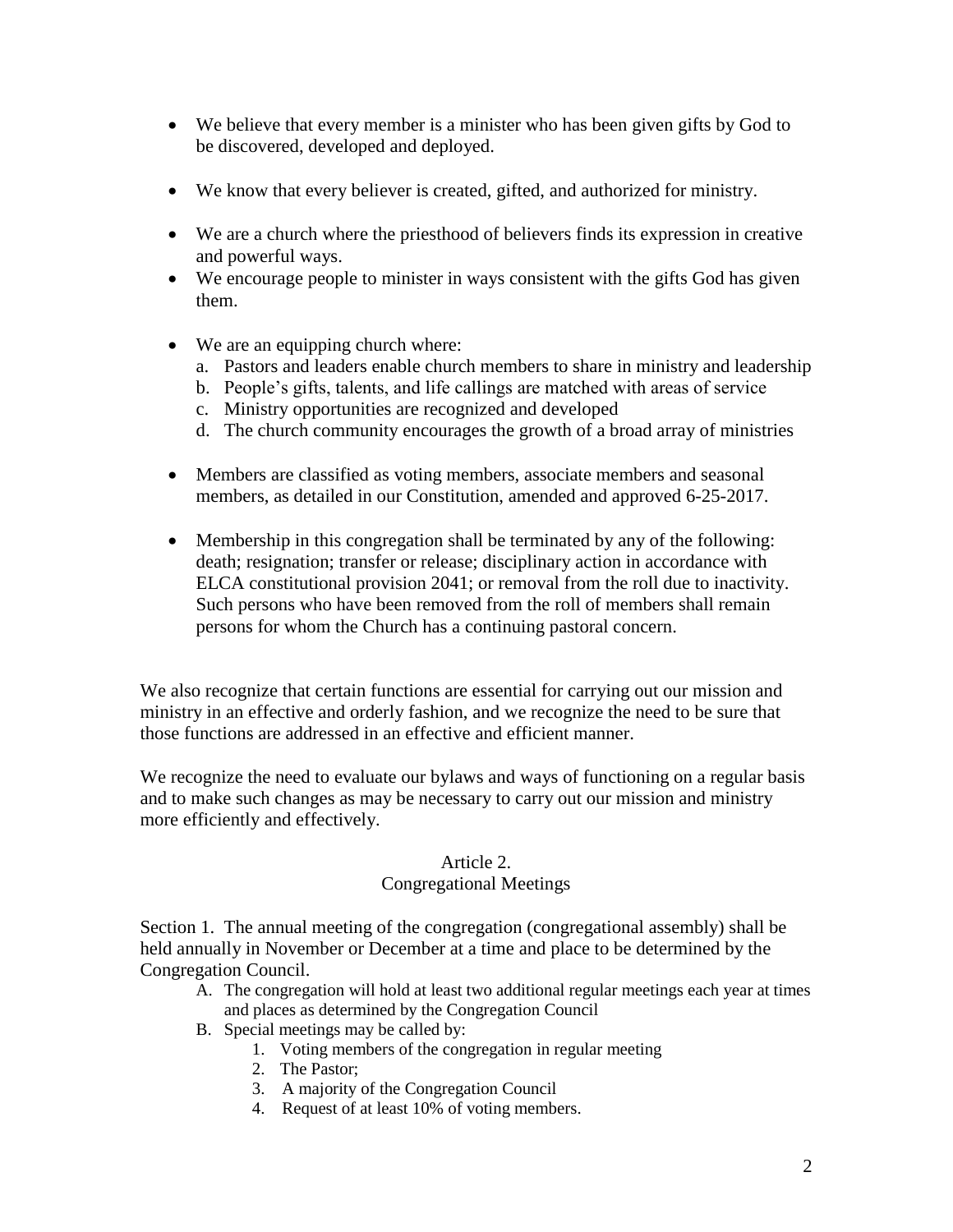Special meetings and their purpose shall be announced according to the general rule set forth in section B of this article except for situations as may be defined in the By-Laws. No other business than that announced as the purpose of the meeting shall be conducted as special meetings.

Section 2. A quorum will consist of those voting members in attendance at the meeting.

Section 3. Congregational meetings will be conducted in accordance with the Constitution and Bylaws of the congregation. In matters not covered by the Constitution and Bylaws, meetings will be conducted according to Robert's Rules of Order, latest edition.

Section 4. All confirmed members may vote at Congregational Meetings; except those under the age of 18 where the purchase or sale of property, or stocks etc are considered (state law).

Section 5. Notices of all meetings of the congregation shall be given at the services of worship on the preceding two weeks and by mail or email to all voting members at least 10 days in advance of the meeting.

Section 6. Voting by proxy or absentee ballot shall not be permitted.

#### Article 3 Church Council

Section 1. The Congregation Council consists of the Pastor and at least three, *as required by the State of Maryland*, and no more than seven voting members of the congregation.

No more than one member of a household may be on the Council at the same time. The bylaw will be amended to state that council must have three members minimum – as required by the state of Maryland – and seven members maximum.

Section 2. Council members are elected at the annual congregation meeting. Terms are for three years with a maximum of two consecutive terms. In 2013 three of the seven members will be elected for the usual three year terms, two will be elected for two-year terms, and two will be elected for a one year term. Those elected for a one year term in 2013 are eligible to be re-elected for two additional terms.

Section 3. The Congregation Council will generally meet monthly. All Council meetings are open meetings except for closed sessions which are necessary to consider confidential matters, such as personnel issues.

Section 4. All vacancies will be filled by recommendation of the Nominating Committee with election by congregational vote at the next regular meeting of the congregational assembly.

Section 5. The Congregation Council, as the chief governing Council of the congregation, shall act in all matters pertaining to the legal and general welfare of the congregation, except those reserved by the Constitution and Bylaws for the congregational assembly.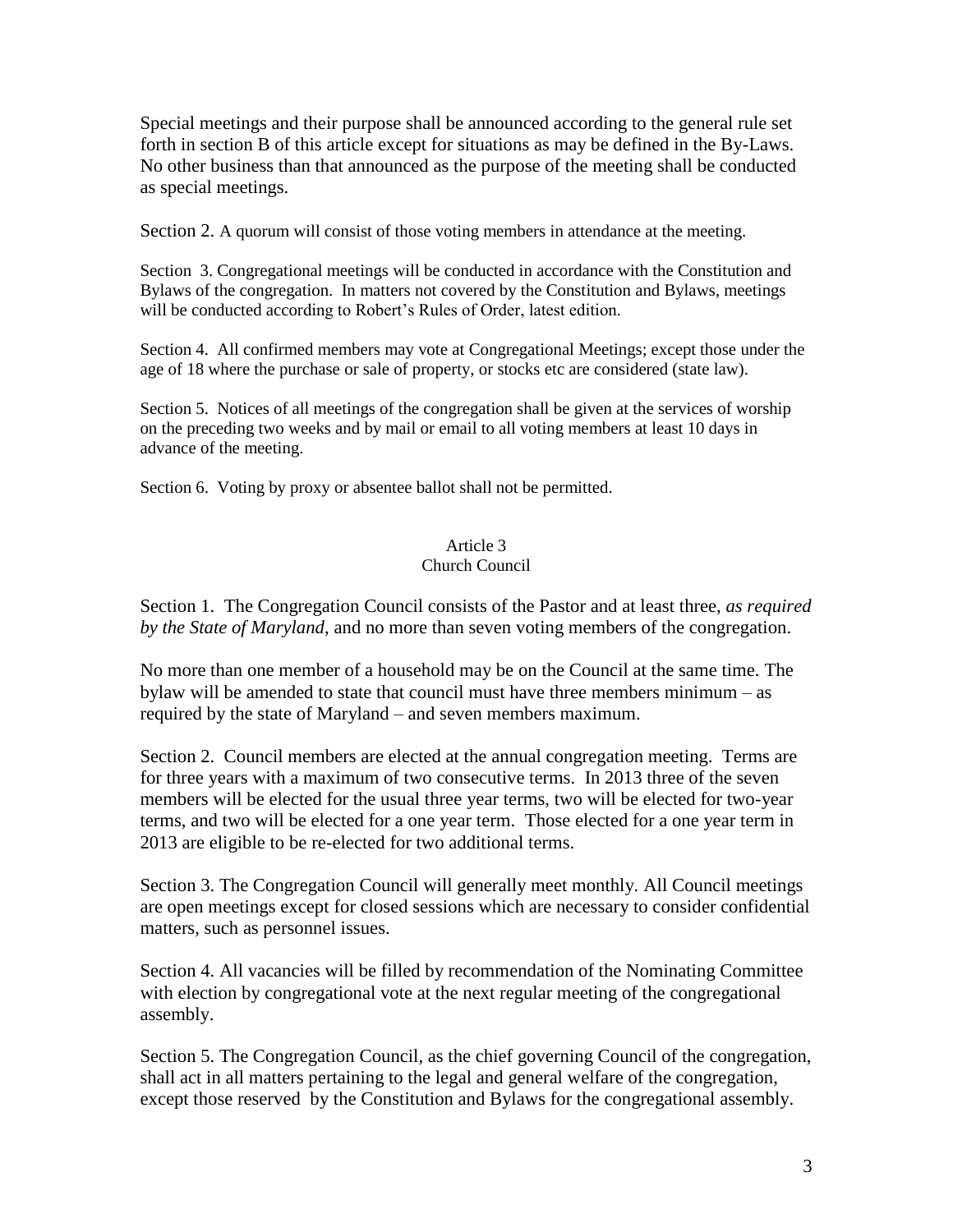The Congregation Council shall see to it that all activities of the church reflect the mission and purpose of the congregation. . The Congregation Council is charged with the implementation of the policies, missions, budget, and plans adopted by the congregational assembly. The Congregation Council may appoint any entity that in its judgment are needed to carry out the mission and ministry of the congregation.

#### Article 4

#### Officers and Committees

Section 1. The Congregation Council will elect from among its members a President, Vice-President, Secretary and Treasurer who will also serve as officers of the congregation. Terms of office are for one year and may be re-elected.

Section 2. The Congregation Council shall appoint a financial secretary from among the voting members of the congregation for a term of one year. There is no limit on the number of years the financial secretary may be re-appointed.

Section 3. The Congregation Council shall annually appoint a nominating committee. The vicepresident of the congregation shall serve as the chairperson of the nominating committee. Using the Spiritual Gifts Inventory as well as expressed and observed interests and abilities of congregation members, the Committee's goal is to challenge and encourage each member of the congregation to participate in at least one of the Ministry Teams or Committees. This Committee is also charged with the responsibility of presenting to the congregation at its annual meeting a slate of candidates for Congregation Council.

Section 4. The Congregation Council, in consultation with the Pastor shall appoint a Mutual Ministry Committee. The Committee shall act as a personnel interface between/among the congregation and the pastor, employees, council officers, and the Committees and ministry teams of the congregation. This interface will afford members of the congregation a direct avenue to discuss their concerns and suggestions to improve conduct of service, congregation activities, responses to members, and pastoral support. By listening, interpreting, advising, conferring, evaluating, and, if necessary, recommending Congregation Council action, the Committee will facilitate collaboration in areas of membership, service, and pastoral support. In the area of conflict resolution, the Committee shall provide a forum where members and employees of the congregation may voice their concerns and reach a mutually acceptable settlement of these concerns. The Committee shall provide the pastor and other paid staff with the opportunity to apprise the Committee of their activities.

#### Section 4 Duties of officers

#### A. President

The President shall preside at all meetings of the Congregational Assembly, shall be responsible to see that all resolutions are carried out and shall be privileged to vote. The President shall be the President of the Congregation Council and may be an advisory member, without vote, of all ministry teams and committees of the congregation.

#### B. Vice President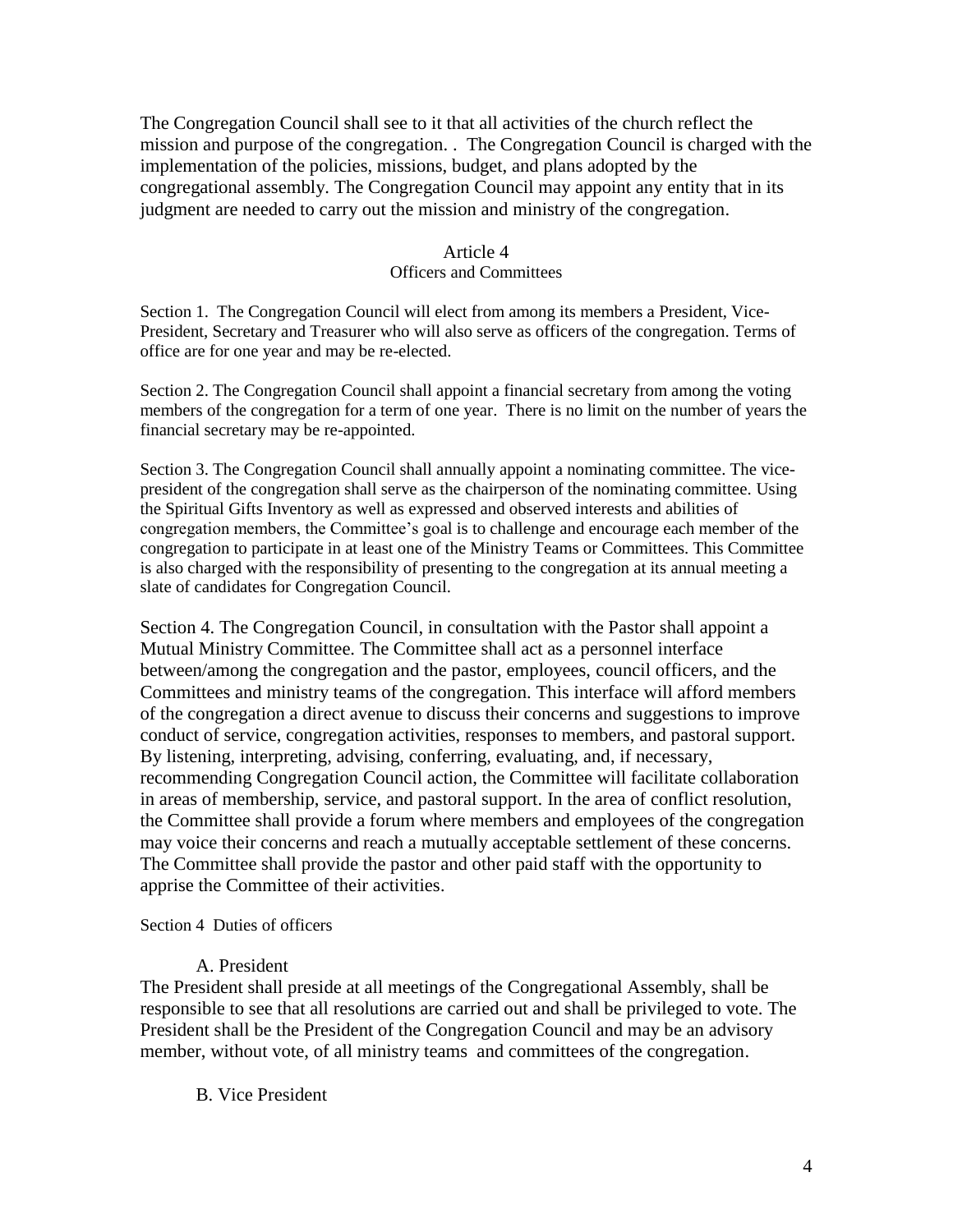The Vice President shall assume the duties of the President whenever the President is unable to perform them. The Vice-President shall serve as Chairperson of the Nominating Committee.

## C. Secretary

The Secretary shall keep a permanent record of all transactions of the Congregational Assembly and the Congregation Council; all records shall be and remain the property of the congregation and kept at the church office. The Secretary shall submit to the church office the minutes of all such meetings within one week from the date of the meeting. The Secretary shall publish a list of all members elected or appointed to office within one week from the date of such action. He/she shall keep an up-to-date copy of the Constitution and By-Laws of the congregation on file in the church office. In the absence of the Secretary, the President shall appoint a temporary Secretary.

#### D. Treasurer

The Treasurer shall keep the books of account of the congregation and shall receive from the Financial Secretary all funds and disburse them in proper order. The Treasurer shall keep exact records of all financial disbursements of the congregation; such records to be and remain, the property of the congregation. The Treasurer shall submit reports regularly to the Congregation Council and to the congregation and at all times be ready to submit his/her books when requested by the Congregation Council or congregation.

#### E. Financial Secretary

The Financial Secretary shall be responsible for receiving all monies, such as offerings, special gifts, and monies and depositing them in a local bank or account. He/She shall keep an accurate and permanent record of all receipts. He/She shall keep a week by week record of the offerings of the members; this shall be an individual record kept in permanent form, as required by law, and supply each giving unit statements of contributions, following the second, third and fourth quarters. All collections must be counted by two persons each of which will sign a form that records the amounts collected.

#### Article 5

#### Ministry Teams

Every youth and adult member of the congregation is encouraged to serve on a minimum of one Ministry Team or Committee, using his/her God-given gifts. There is no limit to the term of service. Each Ministry Team will annually select a Chairperson. The Chairperson is chosen by the team and may serve for a maximum of three consecutive terms (3 years), then a mandatory one year off as team Chair. The pastor is an ex-officio member of all Teams and Committees.

### Section 1. Christian Education Team

The Christian Education Team, in association with the pastor, shall oversee the conduct and promotion of all educational and youth related activities within the congregation. It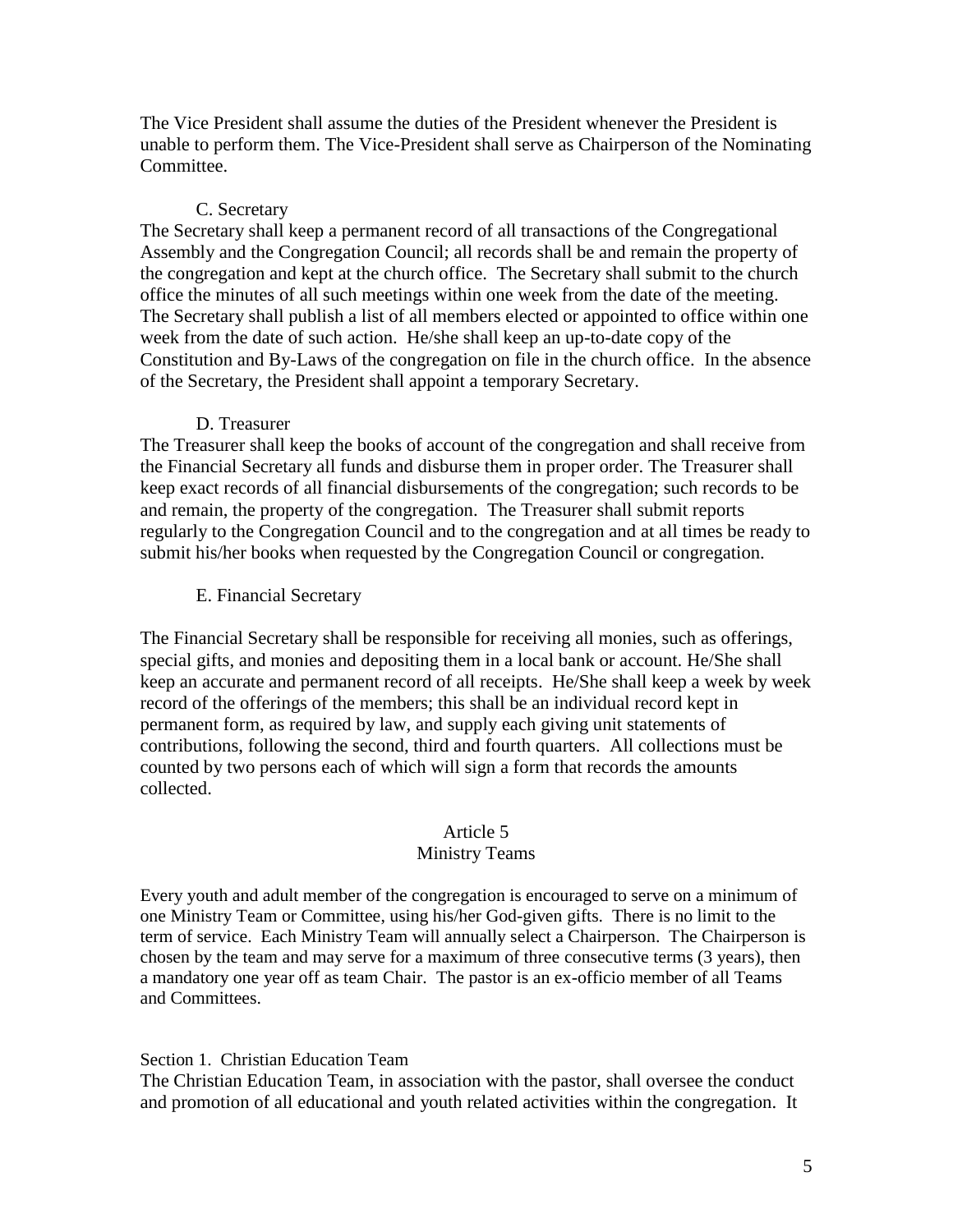shall encourage the use of appropriate teaching materials in educational programs for all ages and seek to introduce the church's periodicals and books of family devotion into the homes of the congregation.

#### Section 2. Evangelism/Hospitality Team

The Evangelism/Hospitality Team shall stimulate and lead all members of the congregation in efforts to spread the Gospel of Jesus Christ to the community and the world at large. It shall promote social functions within the congregation to enhance Christian Fellowship and extend hospitality to the community. It shall seek to make the members of the congregation as well as the public aware of the mission and ministry of the congregation.The Evangelism/Hospitality Team, together with the Pastor, is responsible for keeping membership records.

### Section 3. Worship/Music Team

The Worship/Music Team is responsible for the worship life of the congregation, including forms of worship used on Sundays and special occasions, overseeing and maintenance of all worship materials, enlisting and training of lay worship participants, including lay assistants, ushers and readers. In consultation with the pastor, this team shall be responsible for preparation of the altar for each service, the care and placement of banners, the ordering of all supplies needed for worship and music and for the preparation of worship bulletins..

#### Section 4. Stewardship/Finance Team

The Stewardship/Finance Team is responsible for evoking and promoting the expression of Christian faith in daily living; teaching the Christian use of money, educating the membership about the congregation's local, national and world-wide ministries; and leading all its members to higher levels of proportionate giving for the Lord's work. This committee shall also be responsible for congregational efforts which lead to informed and grateful giving. This team is also responsible, with input from the other teams, for developing and recommending a budget to the congregation, for the acquisition and maintenance of congregational property other than that for which the Worship/Music Team is responsible and for auditing the congregation's financial records.

### Section 6. Social Ministry Team

The Social Ministry Team will work to extend Christian compassion and helpfulness to the ill, the aged, the orphaned, the under-privileged, the imprisoned and, in general, to persons of all ages in need of aid in body or soul. It shall strive to enlist in these efforts as many possible of the individual members and organizations of the congregation. This committee shall further have the duty to study social conditions, primarily in the local community, in order to bring the cleansing and healing light of Christian truth to bear upon critical problems through thoughtful Christian discussion of facts and issues.

#### Section 5. Other Teams and Committees

With the approval of the Church Council, other gift-based groups may be formed at anytime as individuals or groups feel led to minister. Each group will, within three